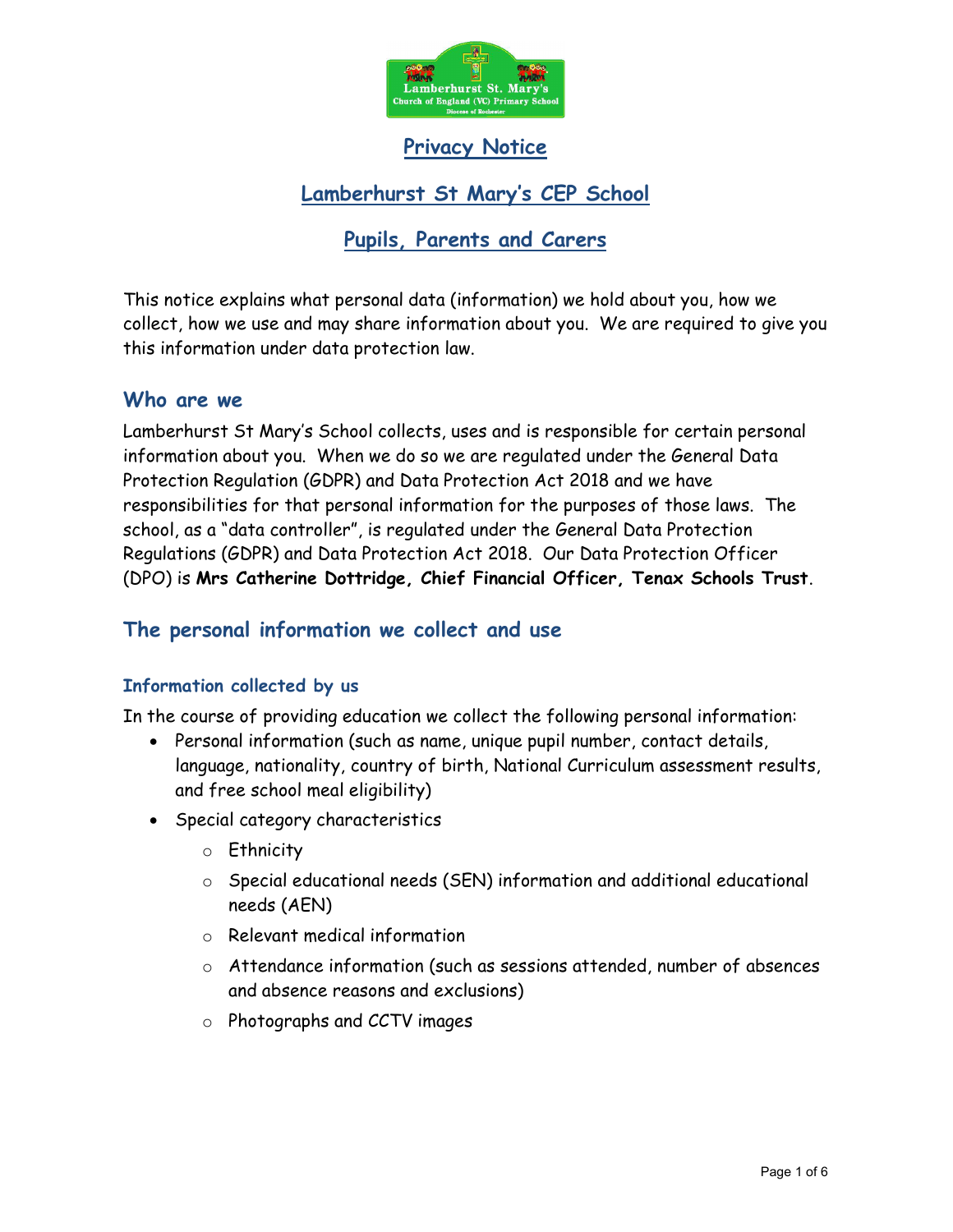We also obtain personal information from other sources as follows:

- personal information, special category information, assessment results and SEN information from schools that you previously attended, as part of the data transfer arrangements
- Service support and involvement information from LA teams working to improve outcomes for children and young people (such as SEND, Early Help, Free School Meals, Admissions)

#### How we use your personal information

We use your personal information to:

- support pupil learning and wellbeing
- monitor and report on pupil progress
- moderate teacher assessment judgements
- provide appropriate pastoral care and support services
- assess the quality of our services
- comply with the law regarding data sharing
- support you to decide what to do after you leave school
- support or improve educational provision
- ensure no children are missing education
- support children at risk of permanent exclusion
- support the primary, secondary and in-year admissions process
- safeguard children and young people
- improve the education and services we provide
- administer pupil waiting lists
- get in touch with you when we need to
- carry out research

#### How long your personal data will be kept

We will hold your personal information securely and retain it from when your child applies to join our school, during their time at our school and beyond their attendance at our school if this is necessary to comply with our legal obligations.

Our Records Management Policy sets out how long we keep information about pupils, a copy of which is available on the school website, after which the information is archived or securely destroyed.

#### Reasons we can collect and use your personal information

We collect and use pupil information under section 537A of the Education Act 1996, section 83 of the Children Act 1989, the Safeguarding Vulnerable Groups Act 2006, and to carry out tasks in the public interest. If we need to collect special category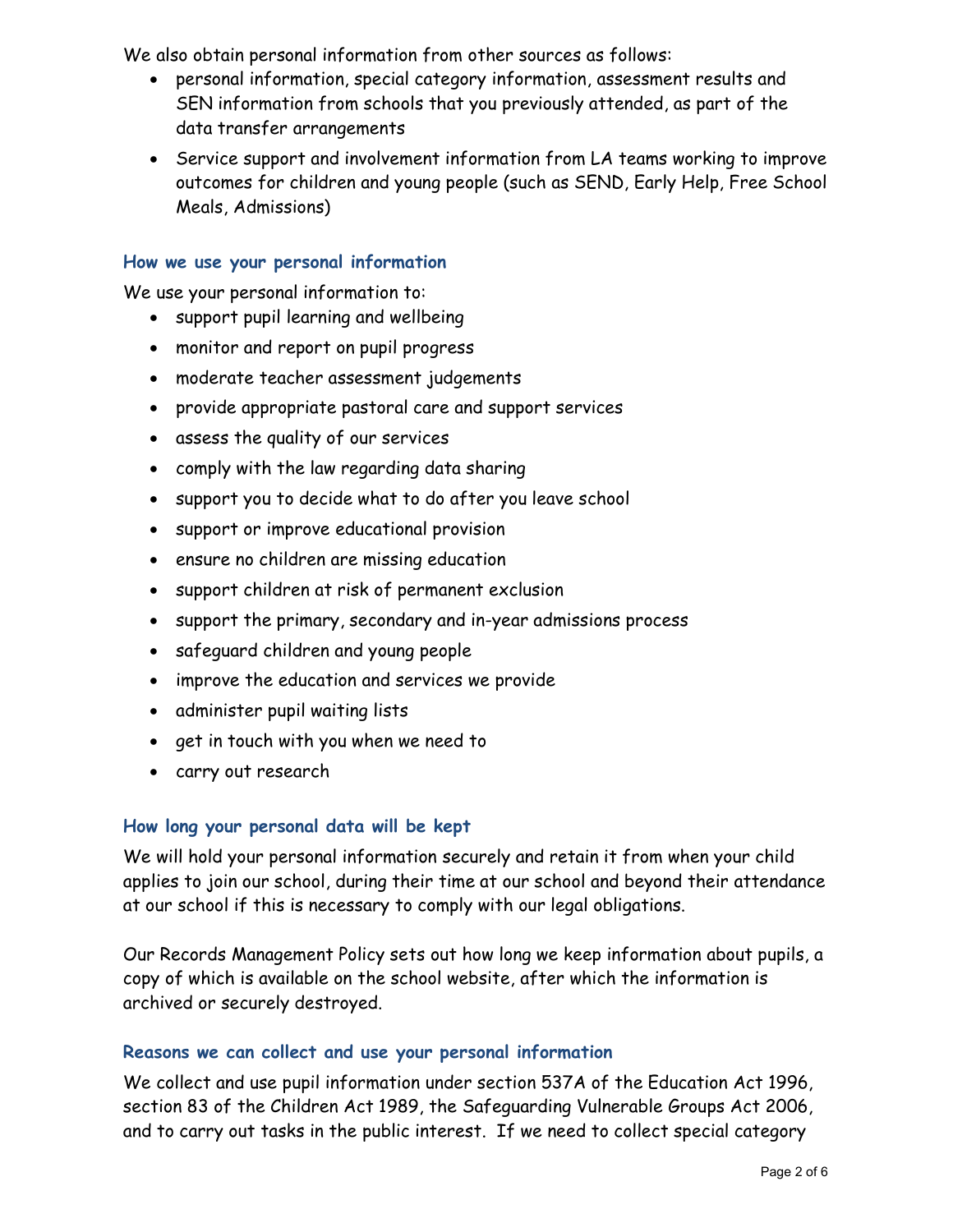(sensitive) personal information, we rely upon reasons of substantial public interest (equality of opportunity or treatment).

If there is processing or sharing that relies on your consent, we will make this clear to you and ensure we seek your consent.

### Who we share your personal information with

- Department for Education (DfE) (statutory for school funding and educational attainment policy and monitoring) and other government agencies and local authorities as required (e.g. to resolve funding queries)
- Pupils' families and representatives
- Relevant Local Authority teams working to improve outcomes for children and young people
- Commissioned providers of local authority services (such as education services)
- Schools or colleges that you attend after leaving us
- Local forums with schools and relevant Local Authority representatives which support in-year fair access processes and support managed moves between schools
- Local multi-agency forums which provide SEND advice, support and guidance (such as Local Inclusion Forum Team (LIFT))
- Partner organisations signed up to formal Information Sharing Agreements, where necessary, which may include Police, school nurses, doctors and mental health workers and Community Health NHS Foundation Trusts
- Schools in our local collaboration, to enable the moderation of pupil assessment outcomes, to support collaborative working through joint analysis, and ensure children continue to receive appropriate education provision
- The Local Authority has to share information with external moderators (teachers with recent relevant experience) of end of key stage assessments, to meet statutory requirements from the Standards & Testing Agency (STA)
- Our regulator Ofsted, the organisation or "watchdog" that supervises us.
- Survey and research organisations
- Suppliers and service providers to enable them to provide the service we have contracted them for

We will share personal information with law enforcement or other authorities if required by applicable law.

We are required to share information about our pupils with the LA and the Department for Education (DfE) under section 3 of The Education (Information About Individual Pupils) (England) Regulations 2013.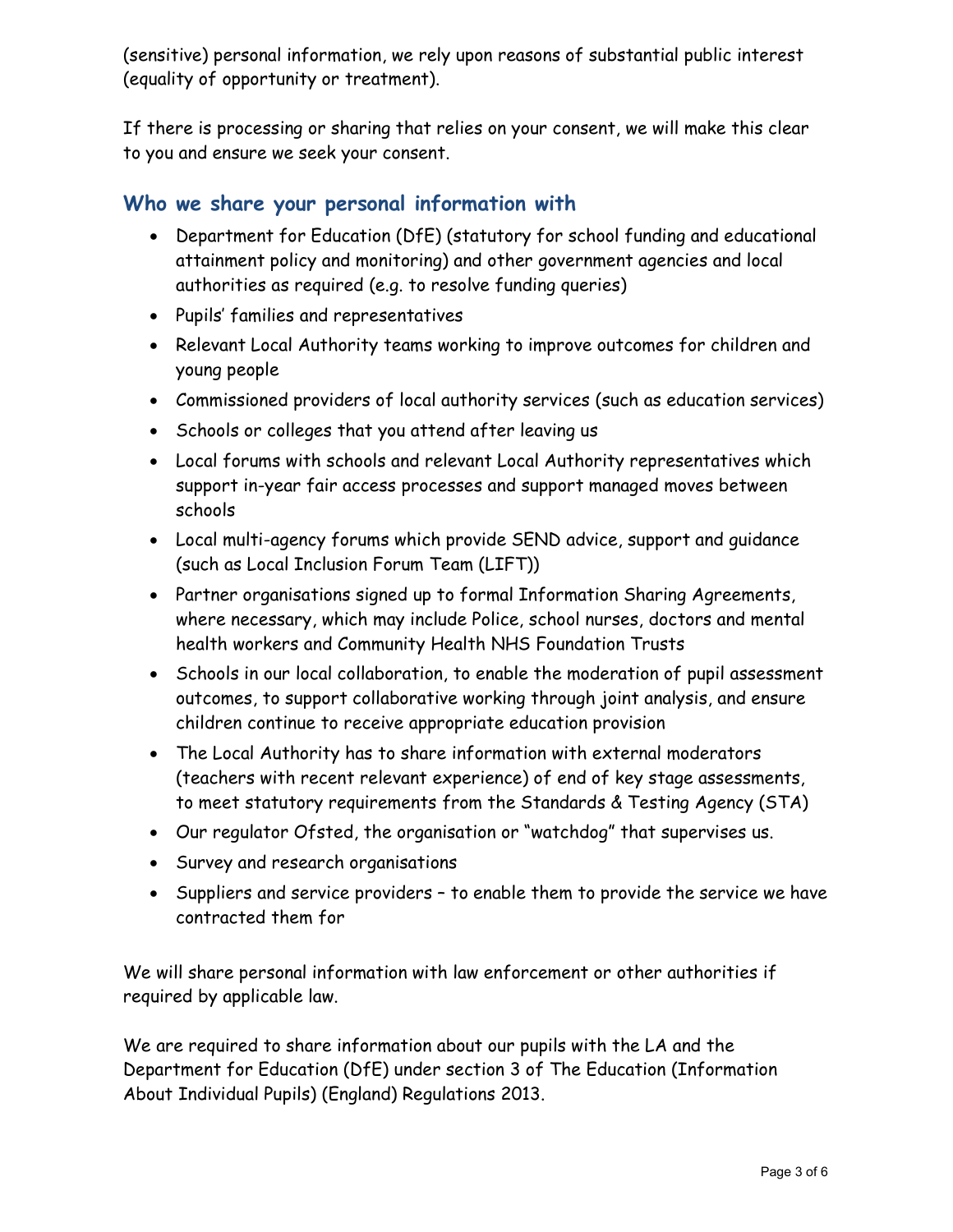# The National Pupil Database (NPD)

The NPD is owned and managed by the DfE and contains information about pupils in schools in England. It provides invaluable evidence on educational performance to inform independent research, as well as studies commissioned by the DfE. It is held in electronic format for statistical purposes. This information is securely collected from a range of sources including schools, local authorities and awarding bodies.

We are required by law, to provide information about our pupils to the DfE as part of statutory data collections such as the school census and early years' census. Some of this information is then stored in the NPD. The law that allows this is the Education (Information About Individual Pupils) (England) Regulations 2013.

The DfE may share information about our pupils from the NPD with third parties who promote the education or well-being of children in England by:

- conducting research or analysis
- producing statistics
- providing information, advice or guidance

The DfE has robust processes in place to ensure the confidentiality of our data is maintained and there are stringent controls in place regarding access and use of the data. Decisions on whether DfE releases data to third parties are subject to a strict approval process and based on a detailed assessment of:

- who is requesting the data
- the purpose for which it is required
- the level and sensitivity of data requested: and
- the arrangements in place to store and handle the data

To be granted access to pupil information, organisations must comply with strict terms and conditions covering the confidentiality and handling of the data, security arrangements and retention and use of the data.

## Your Rights

Under the GDPR you have rights which you can exercise free of charge which allow you to:

- Know what we are doing with your information and why we are doing it
- Ask to see what information we hold about you (Subject Access Requests)
- Ask us to correct any mistakes in the information we hold about you
- Object to direct marketing
- Make a complaint to the Information Commissioners Office
- Withdraw consent (if applicable)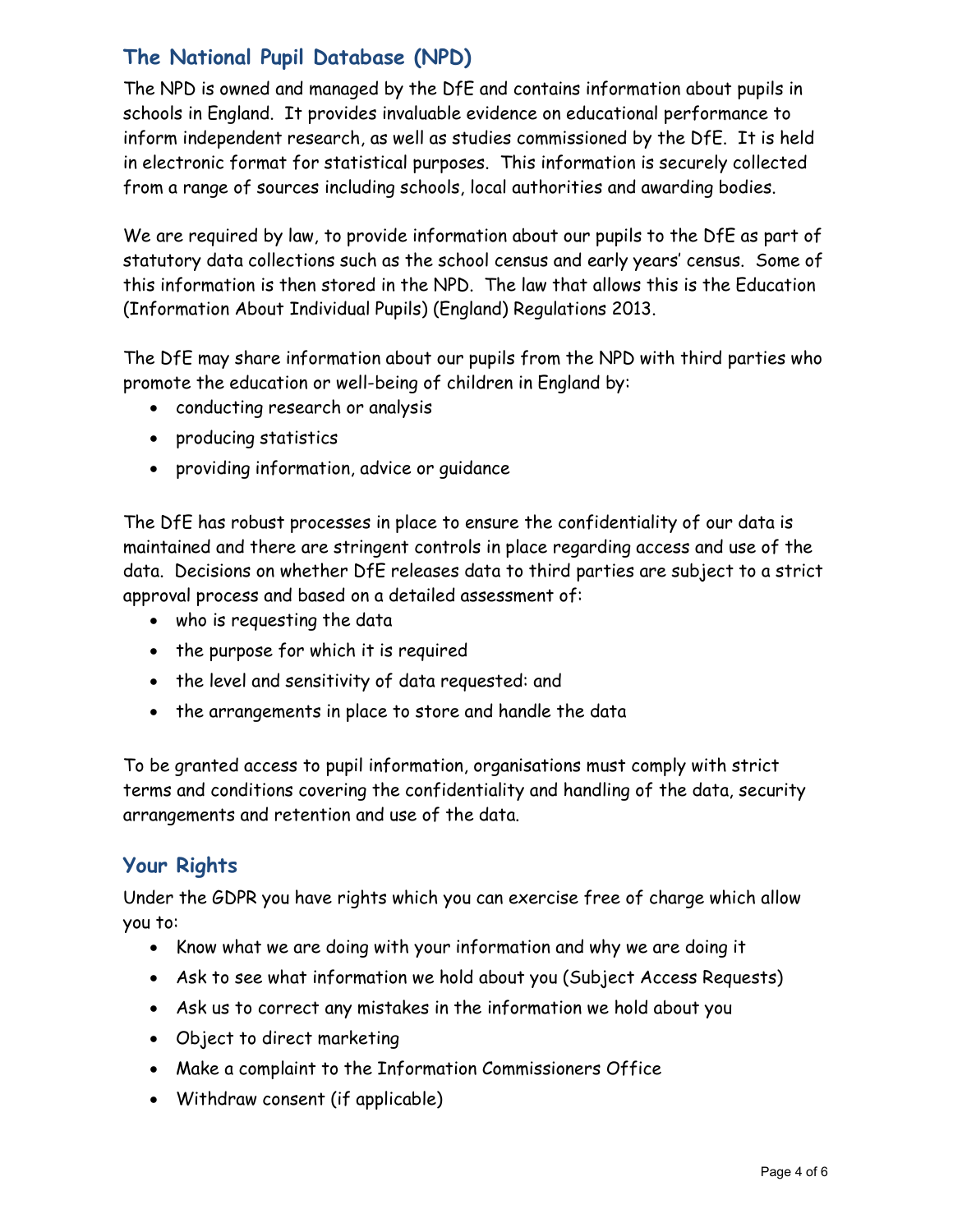Depending on our reason for using your information you may also be entitled to:

- Ask us to delete information we hold about you
- Have your information transferred electronically to yourself or to another organisation
- Object to decisions that significantly affect you being made by automated means
- Object to how we are using your information
- Stop us using your information in certain ways

We will always seek to comply with your request however we may be required to hold or use your information to comply with legal duties. Please note your request may delay or prevent us delivering a service to you.

For further information about your rights, including the circumstances in which they apply, see the guidance from the UK Information Commissioners Office (ICO) on individuals' rights under the General Data Protection Regulation.

If you would like to exercise a right, please contact the Data Protection Officer, Mrs Catherine Dottridge, Tenax Schools Trust, by email: DPO@tenaxschoolstrust.co.uk.

### Keeping your personal information secure

We have appropriate security measures in place to prevent personal information from being accidentally lost or used or accessed in an unauthorised way. We limit access to your personal information to those who have a genuine business need to know it. Those processing your information will do so only in an authorised manner and are subject to a duty of confidentiality.

We also have procedures in place to deal with any suspected data security breach. We will notify you and any applicable regulator of a suspected data security breach where we are legally required to do so.

## Who to Contact and Where to go for Further Information

Please contact the Data Protection Officer, Mrs Catherine Dottridge, Tenax Schools Trust, to exercise any of your rights, or if you have a complaint about why your information has been collected, how it has been used or how long we have kept it for.

If you would like to get a copy of the information about you that Kent County Council shares with the DfE or how they use your information, please contact the Information Resilience and Transparency Team at <u>data.protection@kent.gov.uk</u>.

For more information about services for children and young people, please go to: http://www.kent.gov.uk/education-and-children or the Kent County Council website at www.kent.gov.uk